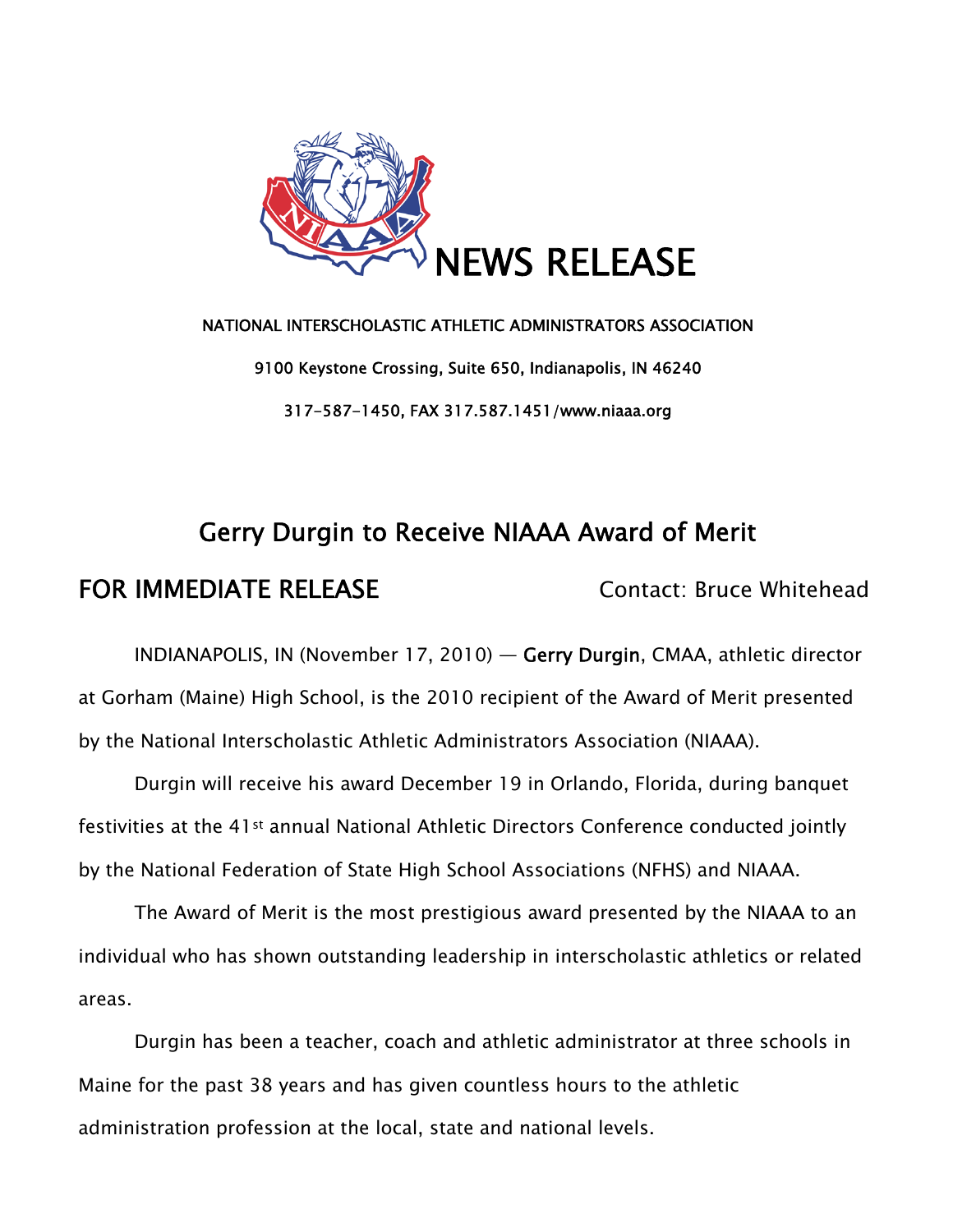Since 1993, Durgin has been athletic director at Gorham (Maine) High School after 10 years at Fryeburg Academy and 11 years at Telstar Regional High School. At Fryeburg, Durgin was dean of students as well as teacher, coach and athletic director.

 Durgin is "the face" of the Maine Interscholastic Athletic Administrators Association (MIAAA). He served on the MIAAA Board of Directors for 15 years and was assistant executive director from 1997 to 2005. He also was chair of the MIAAA State Conference for 10 years, editor of the organization's newsletter for a number of years and a frequent presenter at the state conference.

Durgin was MIAAA liaison to the Maine Summer Institute for Athletic Administrators, and he was the state's NIAAA Leadership Training Institute coordinator from 1999 to 2007. In 1993, he was named Athletic Director of the Year by the MIAAA and this year, the MIAAA established the Gerry Durgin Leadership Award.

 Durgin was a founding member of the Western Maine Conference, and has served as secretary, vice president and president. He also has been a member of numerous committees of the Southwestern Maine Activities Association and has hosted numerous events at Gorham for the Maine Principals' Association. Durgin was director of the Class A & B State Basketball Tournament.

 Durgin has been a fixture with the NIAAA for more than 20 years. He was chair of the NIAAA Publications Committee from 1993 to 2004, served a four-year term on the NIAAA Board of Directors and was president of the organization in 2007. Durgin, who has attended the National Athletic Directors Conference since 1987, was chairman of the NIAAA's third Strategic Plan in 2009 and has been a Leadership Training Institute instructor at two national conferences.

 Among his awards, Durgin received the NIAAA State Award of Merit in 1999, the NIAAA Distinguished Service Award in 2000 and the NFHS Citation in 2002. He has